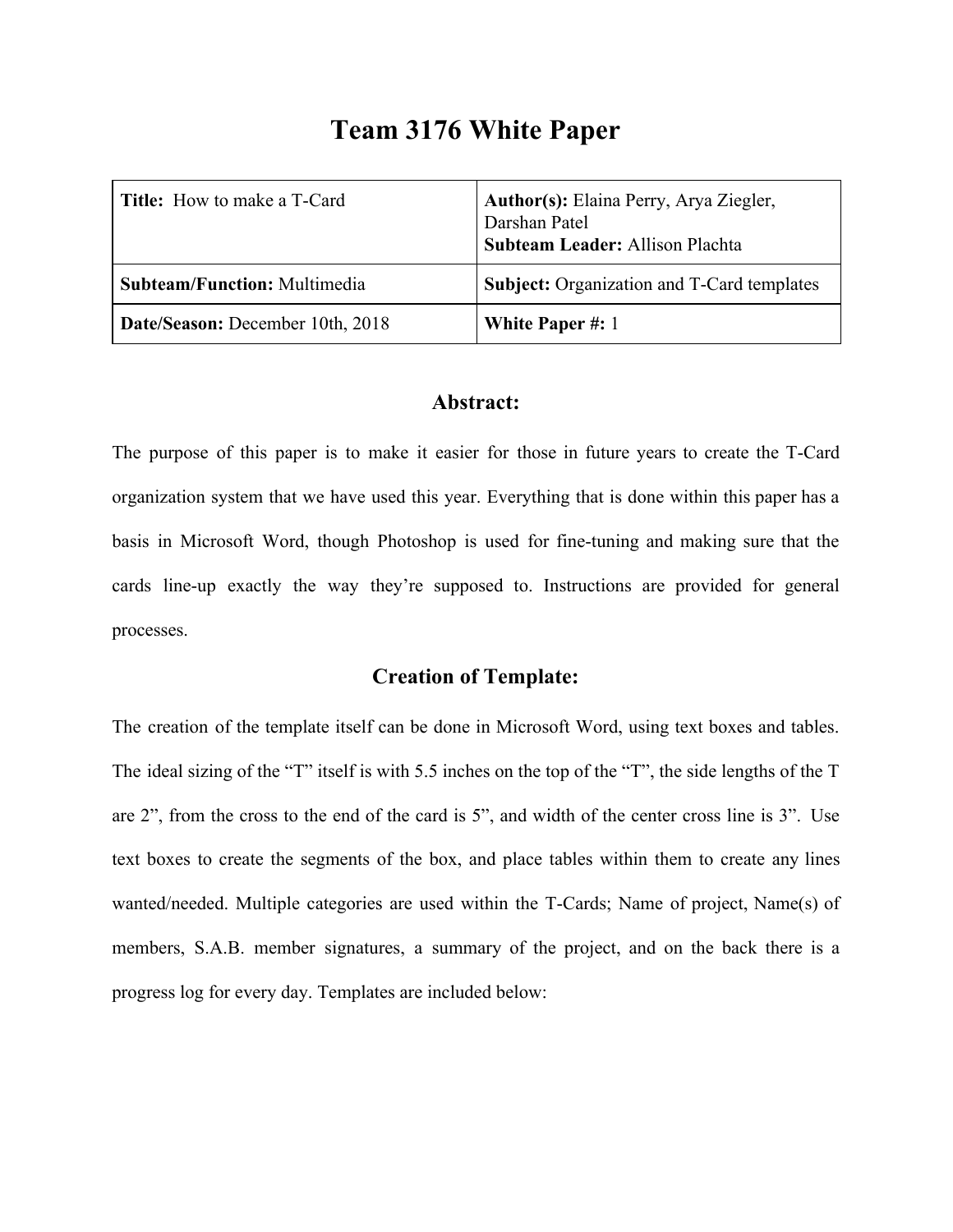

take out t-lines and fix the colon keep dimen

Back of T-Card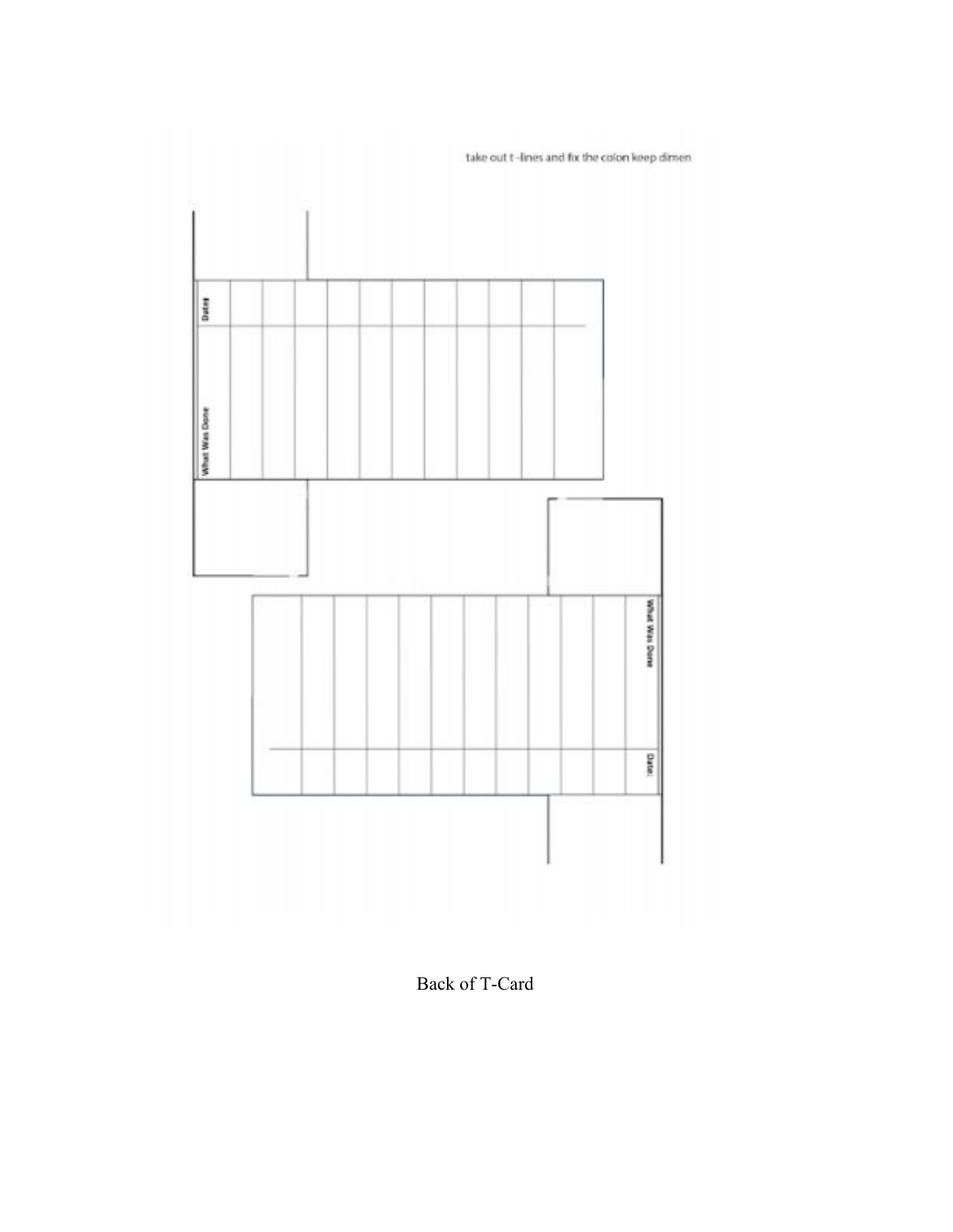

Front of T-Card